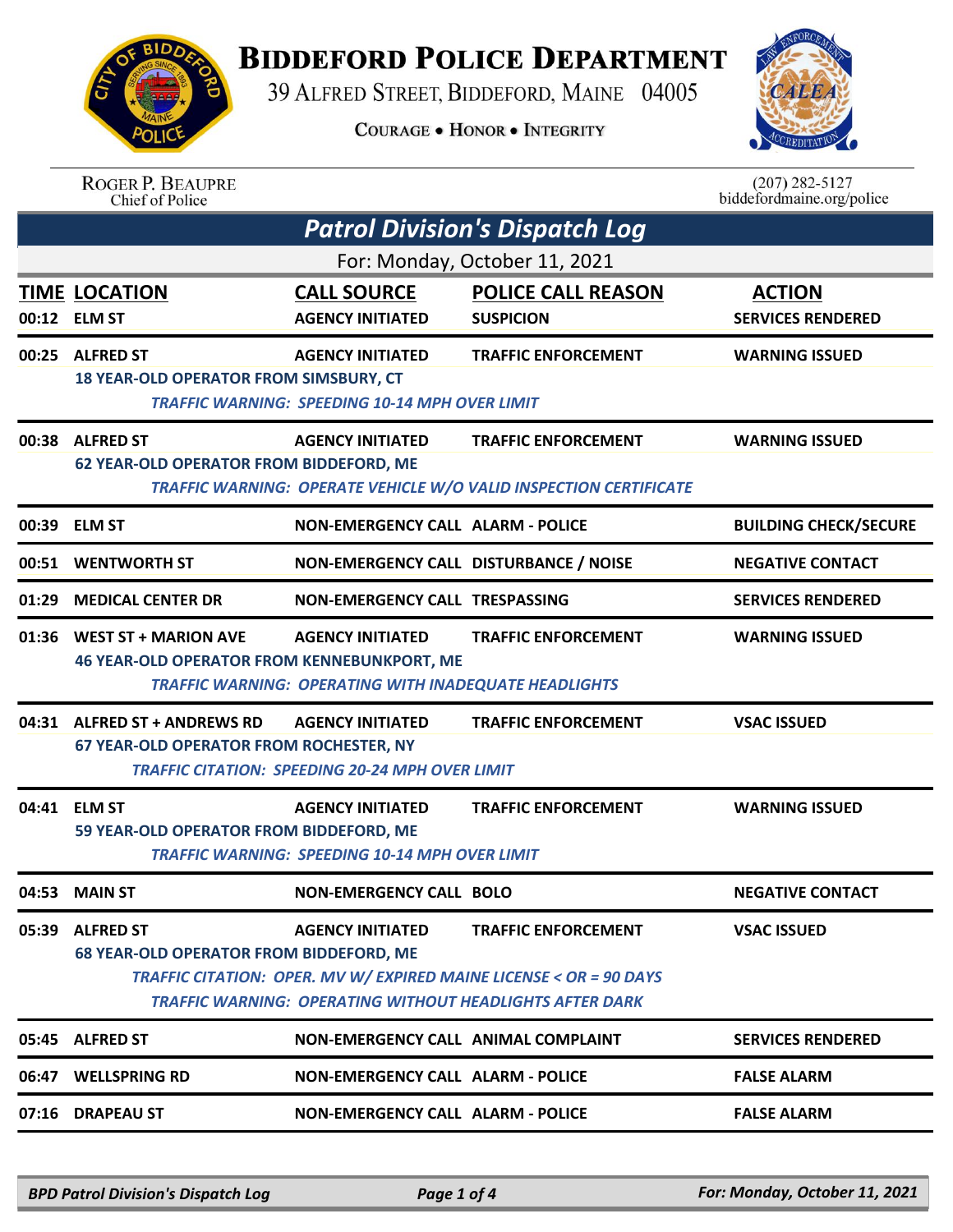|       | <b>TIME LOCATION</b><br>07:17 SOUTH ST + WENTWORTH ST NON-EMERGENCY CALL SUSPICION | <b>CALL SOURCE</b>                                                                | <b>POLICE CALL REASON</b>                                                                       | <b>ACTION</b><br><b>UNFOUNDED</b> |
|-------|------------------------------------------------------------------------------------|-----------------------------------------------------------------------------------|-------------------------------------------------------------------------------------------------|-----------------------------------|
|       | 07:19 WEST ST + WEST LOOP RD<br><b>30 YEAR-OLD OPERATOR FROM ARUNDEL, ME</b>       | <b>AGENCY INITIATED</b><br><b>TRAFFIC CITATION: SPEEDING 20-24 MPH OVER LIMIT</b> | <b>TRAFFIC ENFORCEMENT</b>                                                                      | <b>VSAC ISSUED</b>                |
|       | 07:19 RAYMOND ST                                                                   | NON-EMERGENCY CALL PARKING COMPLAINT                                              |                                                                                                 | <b>PARKING TICKET ISSUED</b>      |
|       | 07:24 ELM ST                                                                       | E-911 CALL                                                                        | 911 MISUSE                                                                                      | <b>DISPATCH HANDLED</b>           |
|       | 07:36 LISA LN                                                                      | <b>NON-EMERGENCY CALL ALARM - POLICE</b>                                          |                                                                                                 | <b>NO ACTION REQUIRED</b>         |
|       | 08:04 MAIN ST                                                                      |                                                                                   | NON-EMERGENCY CALL VEHICLE CRASH - POLICE ONLY                                                  | <b>REPORT TAKEN</b>               |
|       | 08:20 WENTWORTH ST                                                                 |                                                                                   | NON-EMERGENCY CALL MENTAL ILLNESS CASES                                                         | <b>DISPATCH HANDLED</b>           |
|       | 08:27 ADAMS ST                                                                     | <b>NON-EMERGENCY CALL SUSPICION</b>                                               |                                                                                                 | <b>GONE ON ARRIVAL</b>            |
|       | 09:03 ELM ST<br><b>48 YEAR-OLD OPERATOR FROM KENNEBUNK, ME</b>                     | <b>AGENCY INITIATED</b>                                                           | <b>TRAFFIC ENFORCEMENT</b><br>TRAFFIC WARNING: OPERATE VEHICLE W/O VALID INSPECTION CERTIFICATE | <b>WARNING ISSUED</b>             |
|       | 09:06 POOL ST                                                                      | <b>AGENCY INITIATED</b>                                                           | <b>PARKING COMPLAINT</b>                                                                        | <b>SERVICES RENDERED</b>          |
|       | 09:13 ALFRED ST + LAMBERT ST<br>27 YEAR-OLD OPERATOR FROM SOUTH PORTLAND, ME       | <b>AGENCY INITIATED</b>                                                           | <b>TRAFFIC ENFORCEMENT</b><br>TRAFFIC WARNING: OPERATE VEHICLE W/O VALID INSPECTION CERTIFICATE | <b>WARNING ISSUED</b>             |
|       | 09:23 ELM ST                                                                       | <b>AGENCY INITIATED</b>                                                           | <b>PAPERWORK</b>                                                                                | <b>PAPERWORK SERVED</b>           |
|       | 09:56 ALFRED ST                                                                    | <b>NON-EMERGENCY CALL FIGHTS</b>                                                  |                                                                                                 | <b>REPORT TAKEN</b>               |
| 09:59 | <b>BRADBURY ST</b>                                                                 |                                                                                   | NON-EMERGENCY CALL RECOVERED STOLEN PROPERTY                                                    | <b>REPORT TAKEN</b>               |
| 10:09 | <b>BOULDER WAY</b>                                                                 | <b>E-911 CALL</b>                                                                 | 911 MISUSE                                                                                      | <b>SERVICES RENDERED</b>          |
| 10:58 | <b>MAIN ST + JEFFERSON ST</b>                                                      | <b>E-911 CALL</b>                                                                 | <b>ASSIST: VEHICLE CRASH - FIRE / EMS STATE FORM TAKEN</b>                                      |                                   |
|       | 11:23 PARKVIEW CT                                                                  | <b>E-911 CALL</b>                                                                 | <b>CRIMINAL MISCHIEF</b>                                                                        | <b>SERVICES RENDERED</b>          |
| 11:35 | <b>MEDICAL CENTER DR</b>                                                           | <b>E-911 CALL</b>                                                                 | <b>ASSAULT</b>                                                                                  | <b>REPORT TAKEN</b>               |
| 12:07 | <b>MOUNTAIN RD</b>                                                                 | <b>E-911 CALL</b>                                                                 | DEATH ATTENDED & UNATTENDED REPORT TAKEN                                                        |                                   |
|       | 12:15 CUTTS ST                                                                     | <b>NON-EMERGENCY CALL TRESPASSING</b>                                             |                                                                                                 | <b>DISPATCH HANDLED</b>           |
|       | 12:34 HORRIGAN CT                                                                  | <b>E-911 CALL</b>                                                                 | <b>DISTURBANCE / NOISE</b>                                                                      | <b>NEGATIVE CONTACT</b>           |
|       | 12:54 WESTERN AVE                                                                  | E-911 CALL                                                                        | <b>SUSPICION</b>                                                                                | <b>SERVICES RENDERED</b>          |
|       | 13:17 LAFAYETTE ST                                                                 | <b>NON-EMERGENCY CALL SUSPICION</b>                                               |                                                                                                 | <b>SERVICES RENDERED</b>          |
| 13:19 | <b>KING ST</b>                                                                     | NON-EMERGENCY CALL CODES ENFORCEMENT                                              |                                                                                                 | <b>SERVICES RENDERED</b>          |
|       | 13:35 ALFRED ST                                                                    | E-911 CALL                                                                        | <b>CHECK WELFARE</b>                                                                            | <b>REFERRED OTHER AGENCY</b>      |
|       | 13:55 MAY ST                                                                       | E-911 CALL                                                                        | ATTEMPTED/THREATENED SUICIDE SERVICES RENDERED                                                  |                                   |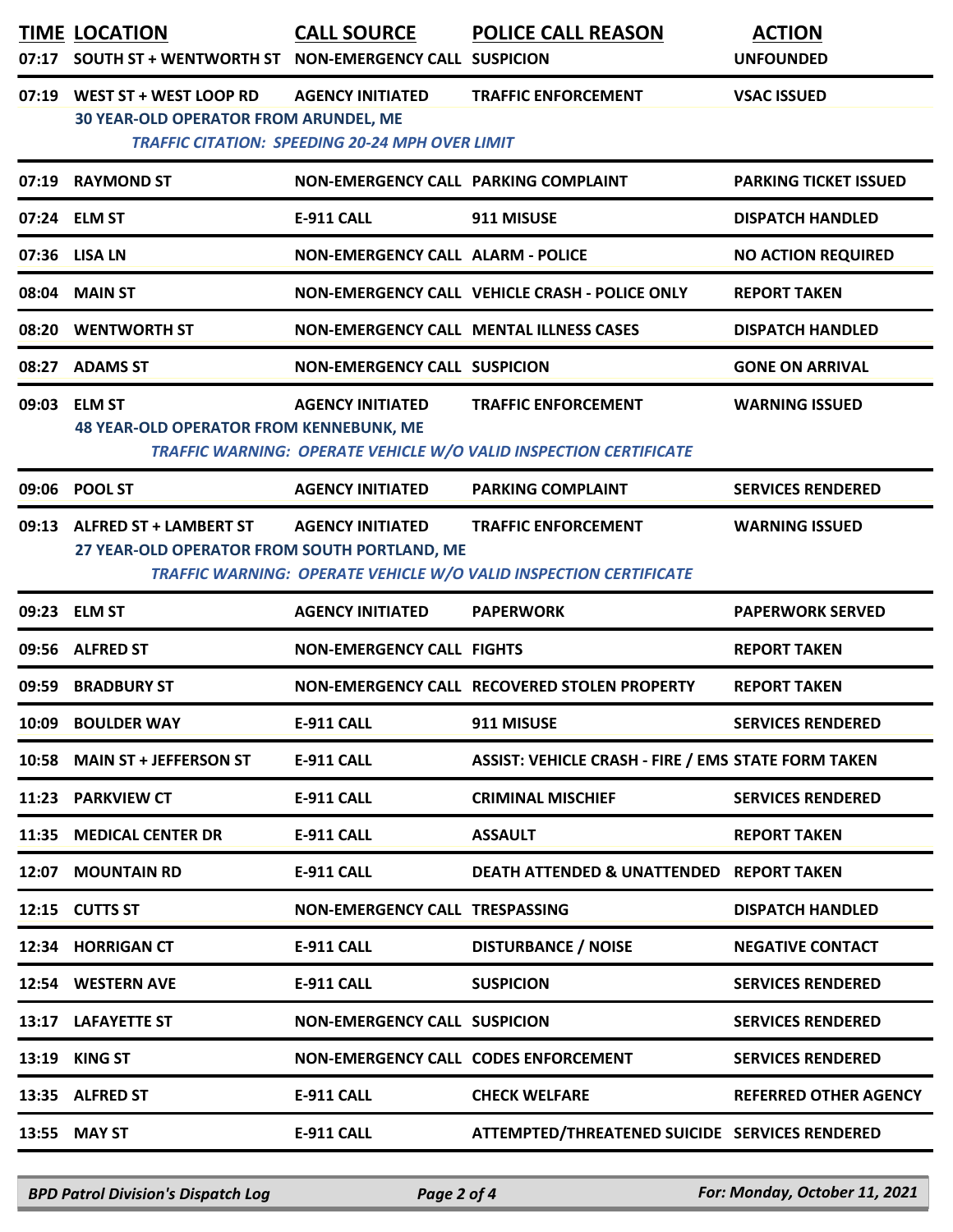|       | <b>TIME LOCATION</b><br>15:11 POOL ST + CLIFFORD ST                       | <b>CALL SOURCE</b>                                                                   | <b>POLICE CALL REASON</b><br>NON-EMERGENCY CALL VEHICLE CRASH - POLICE ONLY | <b>ACTION</b><br><b>STATE FORM TAKEN</b> |
|-------|---------------------------------------------------------------------------|--------------------------------------------------------------------------------------|-----------------------------------------------------------------------------|------------------------------------------|
|       | 16:12 ELM ST                                                              | <b>E-911 CALL</b>                                                                    | <b>DOMESTIC COMPLAINTS</b>                                                  | <b>REPORT TAKEN</b>                      |
| 16:26 | <b>BIDDEFORD GATEWAY CTR</b><br>25 YEAR-OLD OPERATOR FROM SCARBOROUGH, ME | <b>AGENCY INITIATED</b><br><b>TRAFFIC WARNING: FAILING TO OBEY RED TRAFFIC LIGHT</b> | <b>TRAFFIC ENFORCEMENT</b>                                                  | <b>WARNING ISSUED</b>                    |
|       | 16:47 RIVER RD                                                            |                                                                                      | NON-EMERGENCY CALL VIOL OF BAIL CONDITIONS                                  | <b>REPORT TAKEN</b>                      |
|       | 16:49 ELM ST                                                              | <b>NON-EMERGENCY CALL CHECK WELFARE</b>                                              |                                                                             | <b>SERVICES RENDERED</b>                 |
|       | 16:52 PEARL ST                                                            | <b>E-911 CALL</b>                                                                    | 911 MISUSE                                                                  | <b>SERVICES RENDERED</b>                 |
|       | 16:52 ELM ST                                                              | <b>E-911 CALL</b>                                                                    | <b>CHECK WELFARE</b>                                                        | <b>SERVICES RENDERED</b>                 |
|       | <b>16:59 FORTUNES ROCKS RD</b>                                            | <b>AGENCY INITIATED</b>                                                              | <b>COMMUNITY ENGAGEMENT</b>                                                 | <b>NO VIOLATION</b>                      |
|       | 17:07 MAIN ST                                                             | <b>E-911 CALL</b>                                                                    | <b>CHECK WELFARE</b>                                                        | <b>NEGATIVE CONTACT</b>                  |
|       | 17:18 CLEAVES ST                                                          | NON-EMERGENCY CALL CIVIL COMPLAINT                                                   |                                                                             | <b>CIVIL COMPLAINT</b>                   |
|       | 17:42 CRESCENT ST                                                         | <b>NON-EMERGENCY CALL SUSPICION</b>                                                  |                                                                             | <b>SERVICES RENDERED</b>                 |
| 18:05 | <b>BRADBURY ST + MASON ST</b>                                             | <b>AGENCY INITIATED</b>                                                              | <b>OUT FOR FOLLOW UP</b>                                                    | <b>SERVICES RENDERED</b>                 |
|       | 18:18 ALFRED ST                                                           |                                                                                      | NON-EMERGENCY CALL DOMESTIC COMPLAINTS                                      | <b>REPORT TAKEN</b>                      |
| 18:25 | <b>GEORGE ST</b>                                                          | <b>NON-EMERGENCY CALL THEFT</b>                                                      |                                                                             | <b>SERVICES RENDERED</b>                 |
| 18:39 | <b>POMERLEAU ST</b>                                                       | <b>NON-EMERGENCY CALL SUSPICION</b>                                                  |                                                                             | <b>SERVICES RENDERED</b>                 |
| 18:39 | <b>WELLSPRING RD</b>                                                      | <b>NON-EMERGENCY CALL ALARM - POLICE</b>                                             |                                                                             | <b>BUILDING CHECK/SECURE</b>             |
|       | 18:49 WESTERN AVE                                                         |                                                                                      | NON-EMERGENCY CALL DOMESTIC COMPLAINTS                                      | <b>REPORT TAKEN</b>                      |
|       | 18:51 ALFRED ST                                                           | <b>E-911 CALL</b>                                                                    | <b>BOLO</b>                                                                 | <b>SERVICES RENDERED</b>                 |
|       | 19:05 ALFRED ST                                                           |                                                                                      | NON-EMERGENCY CALL VEHICLE CRASH - POLICE ONLY                              | <b>SERVICES RENDERED</b>                 |
|       | 19:07 JEFFERSON ST + MAIN ST                                              |                                                                                      | NON-EMERGENCY CALL VEHICLE CRASH - POLICE ONLY                              | <b>NO ACTION REQUIRED</b>                |
|       | 19:08 MAY ST                                                              | <b>NON-EMERGENCY CALL SUSPICION</b>                                                  |                                                                             | <b>SERVICES RENDERED</b>                 |
| 19:09 | <b>MARINER WAY</b>                                                        | <b>NON-EMERGENCY CALL ALL OTHER</b>                                                  |                                                                             | <b>SERVICES RENDERED</b>                 |
|       | 19:10 ALFRED ST                                                           | <b>NON-EMERGENCY CALL SUSPICION</b>                                                  |                                                                             | <b>NEGATIVE CONTACT</b>                  |
|       | 19:10 ALFRED ST                                                           | NON-EMERGENCY CALL OUT FOR FOLLOW UP                                                 |                                                                             | <b>NEGATIVE CONTACT</b>                  |
|       | 19:14 ELM ST                                                              | <b>E-911 CALL</b>                                                                    | <b>ASSIST: VEHICLE CRASH - FIRE / EMS STATE FORM TAKEN</b>                  |                                          |
|       | 19:50 RAYMOND ST                                                          | <b>E-911 CALL</b>                                                                    | <b>JUVENILE OFFENSES</b>                                                    | <b>SERVICES RENDERED</b>                 |
|       | 20:42 MAIN ST                                                             | <b>E-911 CALL</b>                                                                    | <b>MENTAL ILLNESS CASES</b>                                                 | <b>SERVICES RENDERED</b>                 |